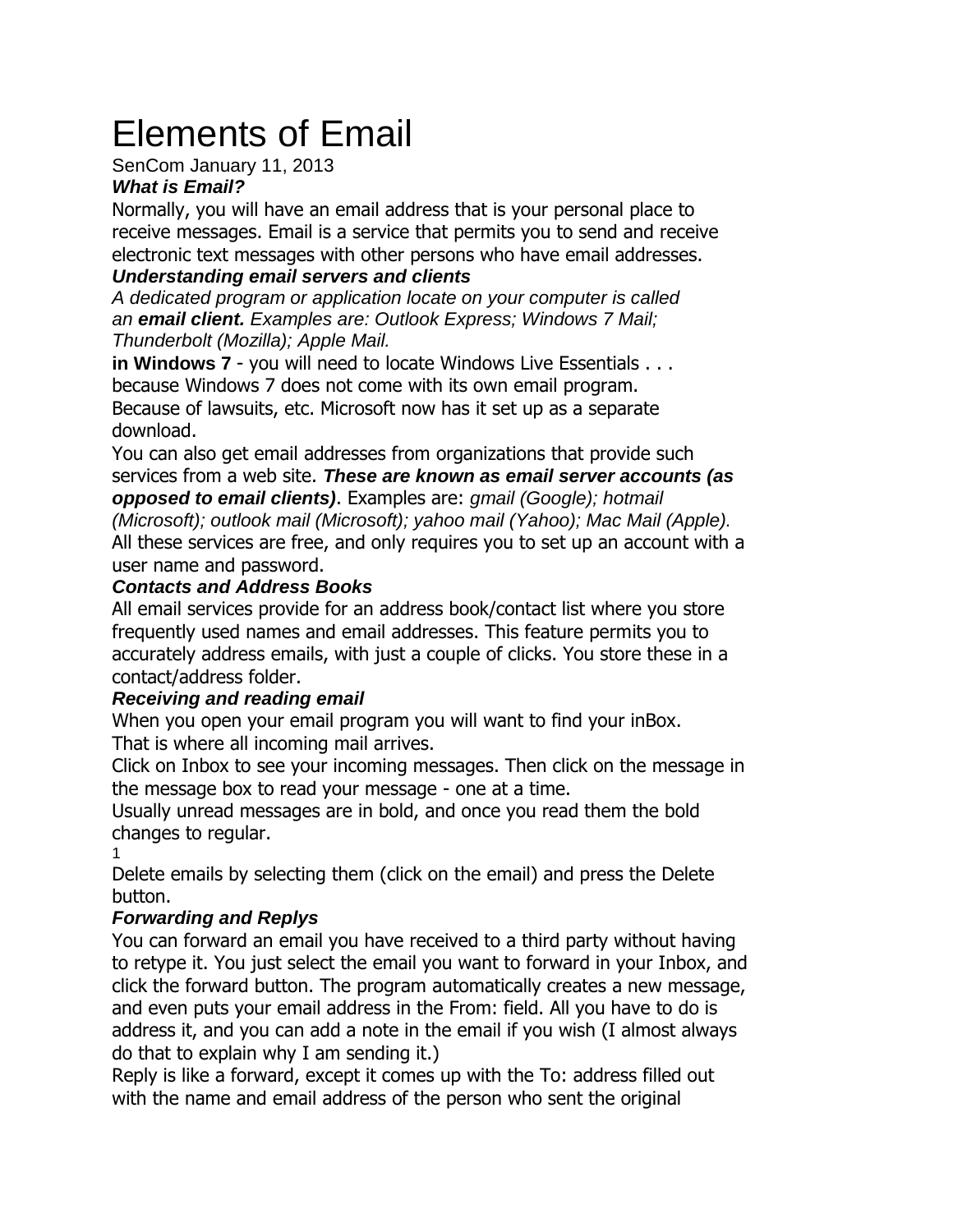message. No big deal. You can add your notes, and click send. Quick and easy.

### *Composing new email messages*

To send an email simply click on **Create Email**

A new blank Email message is created for you. Note it has already filled out the From address - which is your email address.

First, you enter the address or addresses you want to send your mail to. Note that when you click in the To field, a few characters will bring up any matching names that are in your Address book. This is important because if you have entered them correctly, they will be brought into your To field without any errors that you might make if you typed them.

Second, Enter the subject of the email. This should be a brief description of what is in the email. DO NOT LEAVE THIS BLANK, it is very

discourteous to the recipient. Take a moment to think about what your email is about, so that the recipient will know what they are dealing with.

Third, Type your message and sign the message. Most email clients provide a way for you to select a standard signature for your emails. This also saves time and increases accuracy.

### *Attachments*

*For Incoming Attachments:* you can double click on an attachment to just read it, or you can right click on it and choose to save it. I like to save mine 2

to the desktop where I can find it more easily. Another way to save it is to simply click and drag the attachment to the desktop (then you can read it or file it later

*For Outgoing Attachments:* you can attach documents or pictures to your emails. You must first set the document or picture up correctly. Documents should generally be saved as .pdf (portable document format) which can be read by any other computer operating system (Linusx, Mac or Windows). Pictures are more universally available by recipients if they are saved as .jpeg. If you don't use a universal format on your attachment there is a good chance your recipient may not be able to open the documenT.

## *SPAM - JUNK MAIL*

Spam or Junk Mail is unsolicited (and generally unwanted) mail that appears in your InBox when you go to look at your mail.

It is a real problem, and there is no 100% sure way to get rid of all of it. It is possible to screen your mail and have the obvious junk mail placed in a separate folder. Problem is - often good mail gets mixed in with the bad, and you lose some important and useful stuff.

So you get spam by giving your email address to others. Or by replying to a piece of spam and asking them to remove you from their list . . . that just tells them that your address is valid, and unless it is a reputable company doesn't help, if fact it makes it worse.